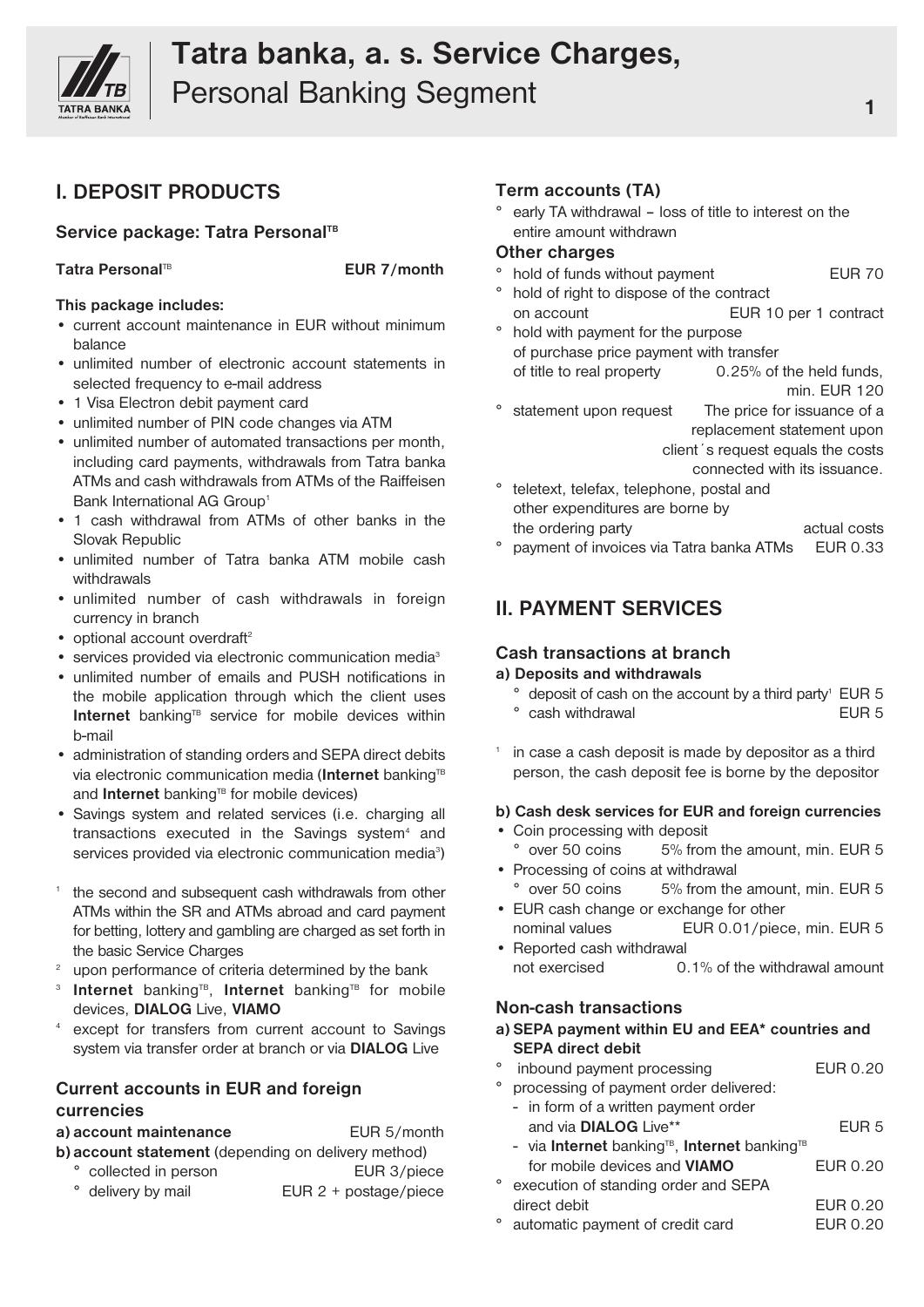- placement of standing order and SEPA direct debit authorisation/mandate
- in form of a written payment order at branch and via **DIALOG** Live EUR 5
- ° cancellation of standing order and SEPA direct debit authorisation/mandate:
	- in form of a written payment order at branch and via **DIALOG** Live **EUR 5**
- ° change of SEPA direct debit/mandate authorisation in bank branch and via **DIALOG** Live EUR 5
- ° change of standing order in bank branch and via **DIALOG** Live **EUR 5**
- ° express payment order processing EUR 30
- ° processing of application for intermediation of payment refund<sup>1</sup> EUR 10
- ° processing of request for intermediation of the payment refund sent abroad<sup>1</sup> EUR  $15 +$  fee of other banks
- ° provision of additional information about the executed payment, change of payment instruction after payment dispatch The price for issuance of a confirmation and provision of information upon client´s request equals
	- the costs connected with its issuance.

#### **b) Cross-border payment \*\*\***

| $\circ$   | inbound payment processing                                       | EUR 0.20         |
|-----------|------------------------------------------------------------------|------------------|
|           | • Standard charge                                                |                  |
| $\circ$   | via Internet banking <sup>TB</sup>                               |                  |
|           | and Internet banking <sup>TB</sup> for mobile devices:           |                  |
|           | up to EUR 2 000                                                  | <b>EUR 10</b>    |
|           | from EUR 2 000.01 up to EUR 20 000                               | <b>EUR 25</b>    |
|           | over EUR 20 000.01                                               | <b>EUR 35</b>    |
| $\circ$   | at branch:                                                       |                  |
|           | up to EUR 2,000                                                  | <b>EUR 25</b>    |
|           | from EUR 2,000.01 up to EUR 20,000                               | <b>EUR 35</b>    |
|           | over EUR 20,000.01                                               | <b>EUR 45</b>    |
|           | • Payments in CZK in favour of Raiffeisenbank                    |                  |
|           | <b>Czech Republic clients</b>                                    |                  |
| $\circ$   | via Internet banking <sup>TB</sup>                               | EUR 0.20         |
| $\circ$   | at branch                                                        | EUR <sub>5</sub> |
| $\bullet$ | Payments in EUR from Euro account to RBI Group                   |                  |
|           | <b>banks</b>                                                     |                  |
| $\circ$   | via Internet banking <sup>TB</sup>                               |                  |
|           | up to EUR 2,000                                                  | EUR 8            |
|           | from EUR 2,000.01 up to EUR 20,000                               | <b>EUR 20</b>    |
|           | over EUR 20,000.01                                               | <b>EUR 28</b>    |
| $\circ$   | at branch:                                                       |                  |
|           | up to EUR 2,000                                                  | <b>EUR 20</b>    |
|           | from EUR 2,000.01 up to EUR 20,000                               | <b>EUR 28</b>    |
|           | over EUR 20,000.01                                               | <b>EUR 36</b>    |
| $\circ$   | express payment order processing                                 | <b>EUR 30</b>    |
| $\circ$   | extra charge for manual processing of payment                    |                  |
| $\circ$   | processing of request for intermediation                         |                  |
|           | of the payment refund <sup>1</sup> EUR $15 +$ fee of other banks |                  |

° provision of additional information about the executed payment, change of payment instruction after payment dispatch The price for issuance of a

confirmation and provision of

- information upon client´s request
- equals the costs connected with its issuance.
- Payment in EUR to IBAN of the beneficiary maintained by the bank within the EU and EEA countries.
- The current list of EU and EEA countries is disclosed on www.tatrabanka.sk.
- applicable to payments in EUR currency within the SR
- \*\*\*Cross-border payment represents a transfer of financial means:
	- within the EU and EEA countries in currency of an EU and EEA member state ( in case such transfer does not fulfil the conditions of SEPA payments)
	- within the EU and EEA countries in other currency than the EU and EEA member state currency
	- transfer of financial means in foreign currency in the territory of the SR
	- transfer of financial means outside the EU and EEA countries in any currency
- <sup>1</sup> charge relates to 1 payment

## **III. ELECTRONIC BANKING**

- ° services provided via electronic communication media (**Internet** banking<sup>TB</sup>, **Internet** banking<sup>TB</sup> for mobile devices, **DIALOG** Live, **VIAMO**) <sup>1</sup> EUR 2/month ° e-card EUR 7 ° replacement chip card reader EUR 8 <sup>o</sup> b-mail<sup>2</sup> to account EUR 1 /one phone number/monitored period
- except for the below items
- in the case of sending at least one text message for a given monitored period

## **IV. PAYMENT CARDS**

#### **Debit cards**

#### **Visa Electron**

The card charge includes a charge for card maintenance.

- ° private card EUR 1/month
- **• Charge for display of balance in other bank's ATM** EUR 0.50
- **• Cash withdrawal charges**
- ° cash withdrawal:
	- from Tatra banka ATM in the SR EUR 1
	- from other bank's ATM in the SR and abroad EUR 3
- ° cash withdrawal at bank, post office or exchange office in the SR and abroad EUR 10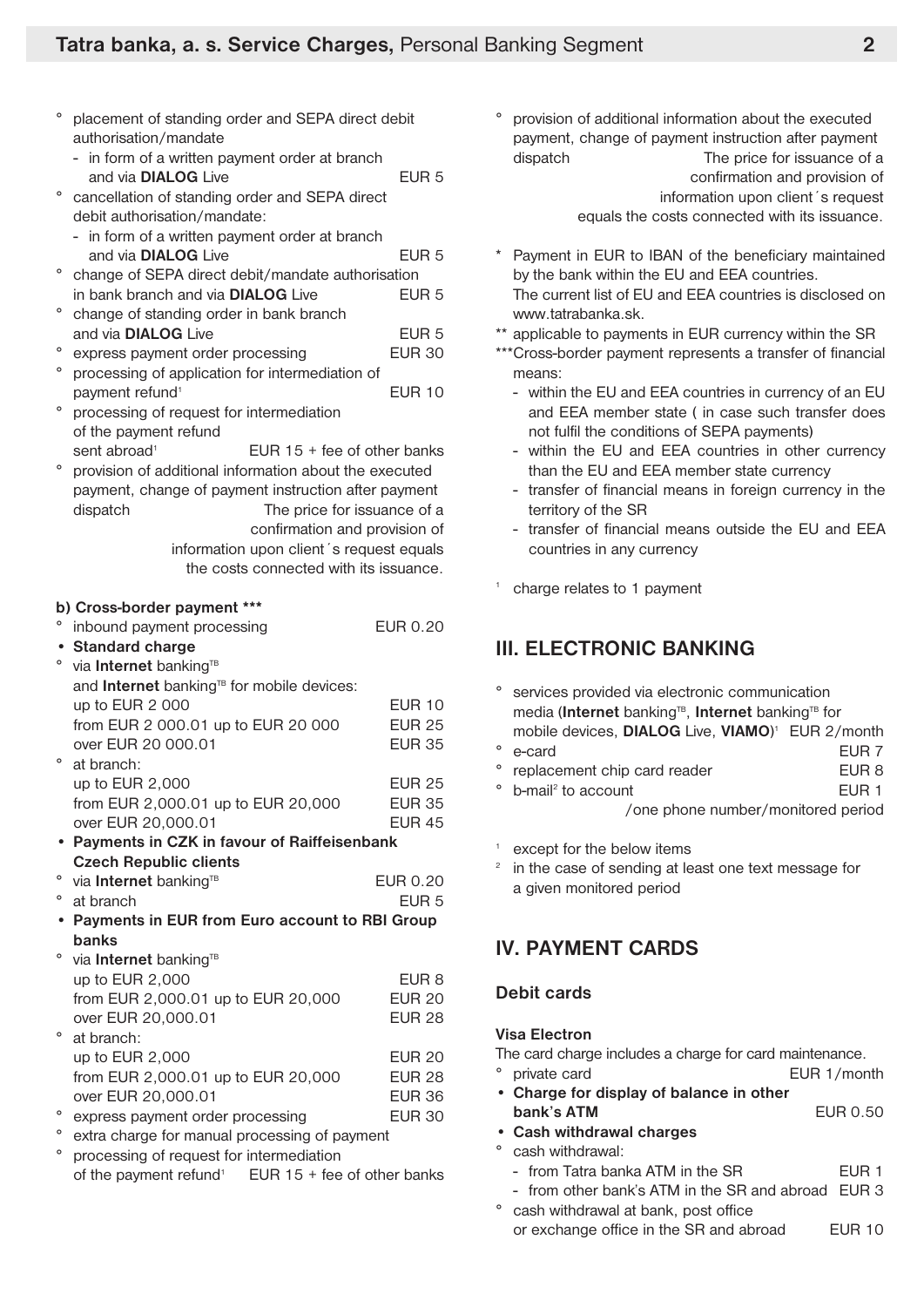| • Card payment processing charge               | EUR 0.20      |
|------------------------------------------------|---------------|
| • Charge for processing of card payment        |               |
| for betting, lottery and gambling <sup>1</sup> | EUR 3,50      |
| • Other charges $2$                            |               |
| ° replacement card issue                       | <b>EUR 10</b> |
| ° replacement PIN code issue                   | $E$ UR 10     |
| ° card changes <sup>3</sup>                    | EUR 5         |

- card/PIN code delivery by courier service actual costs
- applies to payments over EUR 50 with POS terminal payment
- $2$  other services urgent (e.g. limit change, replacement PIN code issue) 100% extra charge
- <sup>3</sup> card changes: change of daily limit, urgent PIN code unblocking upon client's request, PIN code change via ATM

#### **MasterCard**

The card charge includes a charge for card maintenance.

- ° private card EUR 2/month **• Charge for display of balance in other bank's ATM** EUR 0.50
- **• Cash withdrawal charges**
- cash withdrawal:
- from Tatra banka ATM in the SR EUR 1
- from other bank's ATM in the SR and abroad EUR 3
- ° cash withdrawal at bank, post office or exchange office in the SR and abroad EUR 10 **• Card payment processing charge** EUR 0.20 • **Charge for processing of card payment for betting, lottery and gambling**<sup>1</sup> EUR 3.50 **• Other charges**<sup>2</sup>
- ° urgent card issue EUR 30 ° replacement card issue EUR 10
- ° replacement PIN code issue EUR 10 card changes<sup>3</sup> EUR 5
- card/PIN code delivery by courier service actual costs
- applies to payments over EUR 50 with POS terminal payment
- $2$  other services urgent (e.g. limit change, replacement PIN code issue) 100% extra charge
- <sup>3</sup> card changes: change of daily limit, urgent PIN code unblocking, PIN code change via ATM

## **Credit cards**

#### **Visa cards**

The card charge includes a charge for credit card maintenance and use of credit card electronic services.

#### **a) private card standard**

| EUR 2.50/month                                                                               |
|----------------------------------------------------------------------------------------------|
| EUR 0.50/month                                                                               |
|                                                                                              |
| EUR 8/month                                                                                  |
| EUR 1.50/month                                                                               |
| ° main card<br>° additional card<br>b) private card gold<br>° main card<br>° additional card |

| <b>Cash withdrawal charges</b>                                    |                  |
|-------------------------------------------------------------------|------------------|
| $\circ$<br>cash withdrawal:                                       |                  |
| from Tatra banka ATM in the SR                                    | EUR <sub>5</sub> |
| - from other bank's ATM in the SR and abroad                      | <b>EUR 15</b>    |
| о<br>cash withdrawal at bank, post office                         |                  |
| or exchange office in the SR and abroad                           | <b>EUR 15</b>    |
| Charge for processing of card payment                             |                  |
| for betting, lottery and gambling <sup>1</sup>                    | <b>EUR 3.50</b>  |
| Other charges <sup>2</sup><br>$\bullet$                           |                  |
| o<br>urgent card issue                                            | <b>EUR 30</b>    |
| $\circ$<br>replacement card issue                                 | <b>EUR 10</b>    |
| $\circ$<br>replacement PIN code issue                             | <b>EUR 10</b>    |
| $\circ$<br>card changes <sup>3</sup>                              | EUR <sub>5</sub> |
| o<br>monthly charge for delivery of card-related paper            |                  |
| account statements by post                                        | EUR <sub>2</sub> |
|                                                                   | + postage/piece  |
| $\circ$<br>monthly charge for collection of paper                 |                  |
| card account statements at branch                                 | EUR <sub>3</sub> |
| о<br>extraordinary card statement                                 |                  |
| The price for issuance of<br>upon request                         |                  |
| an extraordinary statement upon                                   |                  |
| client's request equals the costs                                 |                  |
| connected with its issuance.                                      |                  |
| $\circ$<br>card/PIN code delivery by courier service actual costs |                  |
| $\circ$<br>payment order from credit card                         | EUR <sub>5</sub> |
| o<br>settlement of due amount in cash in bank branch EUR 5        |                  |
| Instant credit <sup>TB</sup> charge<br>$\bullet$                  |                  |
| $\circ$<br>Total Instant credit <sup>TB</sup> amount              |                  |
| up to EUR 1,000                                                   | EUR 4/month      |
| $\circ$<br>Total Instant credit <sup>TB</sup> amount              |                  |
| over EUR 1,000                                                    | EUR 10/month     |
| о<br>Total Instant credit <sup>TB</sup> amount                    |                  |
| from EUR 3,000                                                    | EUR 20/month     |
|                                                                   |                  |

- applies to payments over EUR 50 with POS terminal payment
- other services urgent (e.g. credit limit amount change, replacement PIN code issue) 100% extra charge
- card changes: change of overdraft limit, daily limit change, urgent PIN code unblocking upon client's request, PIN code change via ATM

#### **Visa Platinum**

The card charge includes a charge for credit card maintenance, use of credit card electronic services as well as charges for additional services.

- **• Card charge**
- main card **EUR 20/month**
- additional card **EUR 10/month**
- **• Cash withdrawal charges**
- cash withdrawal:
	- from Tatra banka ATM in the SR FUR 5
	- from other bank's ATM in the SR and abroad EUR 15
- ° cash withdrawal at bank, post office or exchange office in the SR and abroad EUR 15
- **Charge for processing of card payment for betting, lottery and gambling**<sup>1</sup> EUR 3.50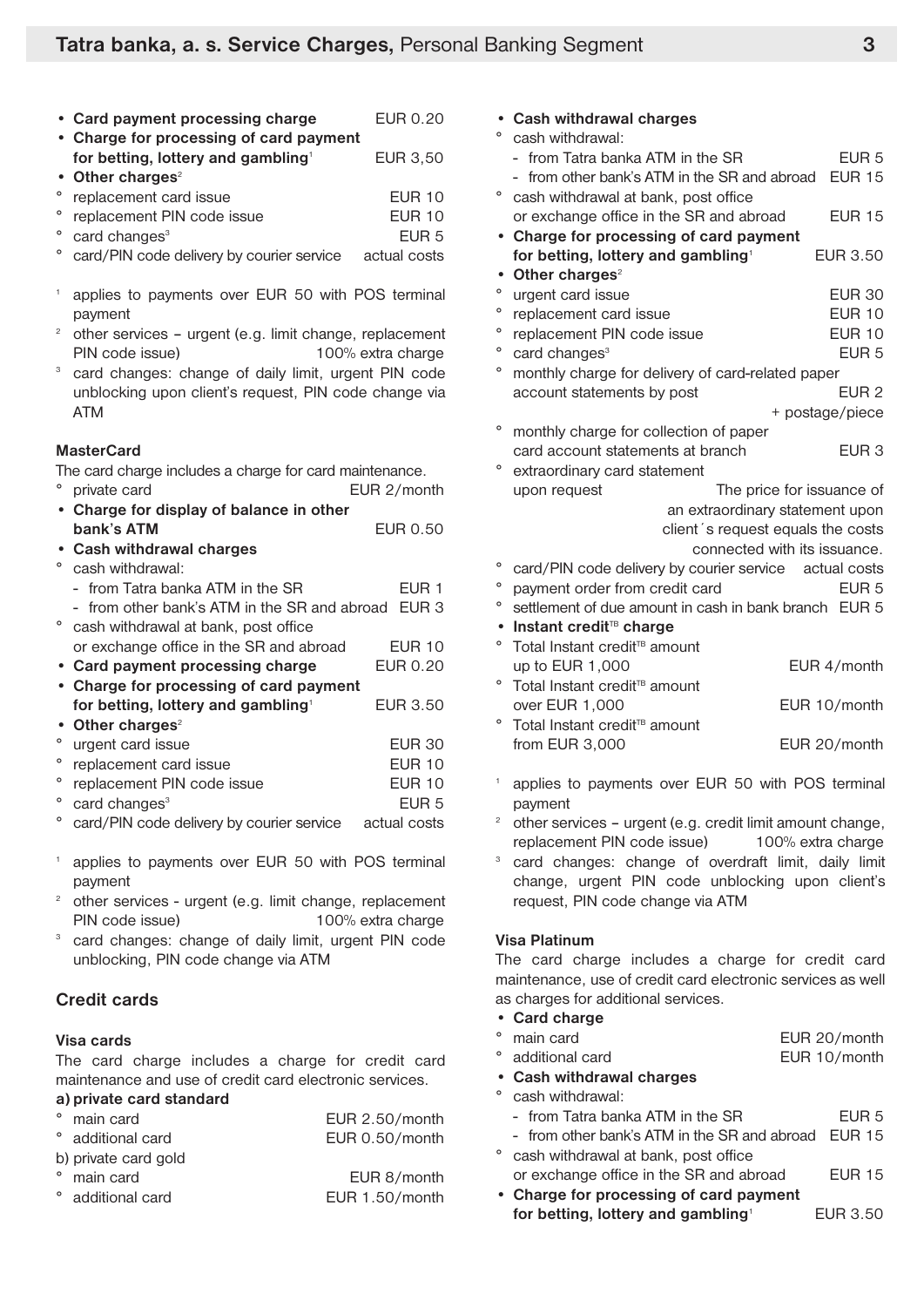- **• Other charges**
- ° monthly charge for delivery of card-related paper account statements by post Theorem 2 + postage/piece
- ° monthly charge for collection of paper card account statements at branch EUR 3
- ° extraordinary card statement upon request The price for issuance of an extraordinary statement upon client´s request equals the costs

connected with its issuance.

- card/PIN code delivery by courier service actual costs
- payment order from credit card EUR 5
- applies to payments over EUR 50 with POS terminal payment

Provided the card holder requires that the payment card or personal PIN code is sent abroad (only in exceptional cases and provided the delivery is technically possible via a courier service), Tatra banka shall debit the actual costs of the courier service from the current account owner/total credit limit holder.

## **V. Loans**

#### $$

- Loan fee<sup>1</sup> 2% from the amount
- of the provided loan, max. EUR 300 • Loan change fee<sup>2,6</sup> EUR 50
- Early loan repayment costs<sup>3,4,5</sup> Actual costs directly related to request for early repayment

and costs the Bank has incurred in connection with early repayment

- does not apply to Refinance Loan<sup>TB</sup>
- charge will be refunded in case the change is not executed
- applicable only if the sum of the early repaid payments in the last 12 months including the last payment exceeds EUR 10,000
- <sup>4</sup> for consumer loans under the Act on Consumer Loans, early repayment costs may not exceed 1% from the early repaid sum of the loan
- <sup>5</sup> in case of an early repayment in course of the last year prior to final maturity, early repayment costs may not exceed 0.5% from the early repaid sum of the loan
- <sup>6</sup> applicable for change of the payment day, interest rate decrease

#### **Home Equity** Loan<sup>TB</sup>

- Loan fee 0.80% from the amount of the provided loan, min. EUR 250
- apartment assessment without
- expert's opinion  $+$  EUR 150/one real property delivery of proposal to register the contract on mortgage over real property at the respective District Office + EUR 30/contract

• Interest rate<sup>1</sup> change fee  $0.5\%$  from the outstanding

loan portion, min. EUR 150 • Charge for loan change<sup>3,4</sup> EUR 150

- 
- Early repayment of loan for housing, or of its part<sup>2,5,6</sup> Real costs directly related to application for early repayment,

and costs incurred by the Bank in connection to early repayment

- The fee is calculated from the outstanding loan portion as at the interest rate change. In case the application is submitted at latest on the last day of the period set forth in the Notification of new loan conditions in connection with the expired fixation period the fee is not paid.
- for consumer loans pursuant to Act No.129/2010 Coll. the fee is in the maximum amount determined by the Act
- charge will be refunded in case the requested change is not executed
- applies to decrease of loan amount before loan disbursement, change in loan repayment, change in loan security, change in borrower, change of loan provision conditions
- <sup>5</sup> no charge if the application is submitted on the last day of the period specified in the Notification of new loan terms and conditions in connection with termination of the fixation period at the latest, or if the Extra installment does not exceed 20% of the loan principal within one month before the anniversary of the loan agreement conclusion
- <sup>6</sup> the costs cannot exceed 1% of the early repaid loan amount for loans for housing

#### **Mortgage**<sup>TB</sup>

- Loan fee 0.80 % from the amount of the provided loan, min. EUR 250
- apartment assessment without expert's opinion  $+$  EUR 150/one real property
- ° delivery of proposal to register the contract on mortgage over real property at the respective District Office + EUR 30/contract
- Interest rate<sup>1</sup> change fee  $0.5\%$  from the outstanding loan portion, min. EUR 150
- Charge for loan change<sup>3,4</sup> EUR 150
- Early repayment of loan for housing, or of its part<sup>2,5,6</sup> Real costs directly related to application for early repayment, and costs incurred by the Bank

in connection to early repayment

- Fee for gradual loan drawing EUR 25 for the second and every next drawing
- <sup>1</sup> The fee is calculated from the outstanding loan portion as at the interest rate change. In case the application is submitted at latest on the last day of the period set forth in the Notification of new loan conditions in connection with the expired fixation period the fee is not paid.
- for consumer loans pursuant to Act No.129/2010 Coll. the charge is in the maximum amount determined by the Act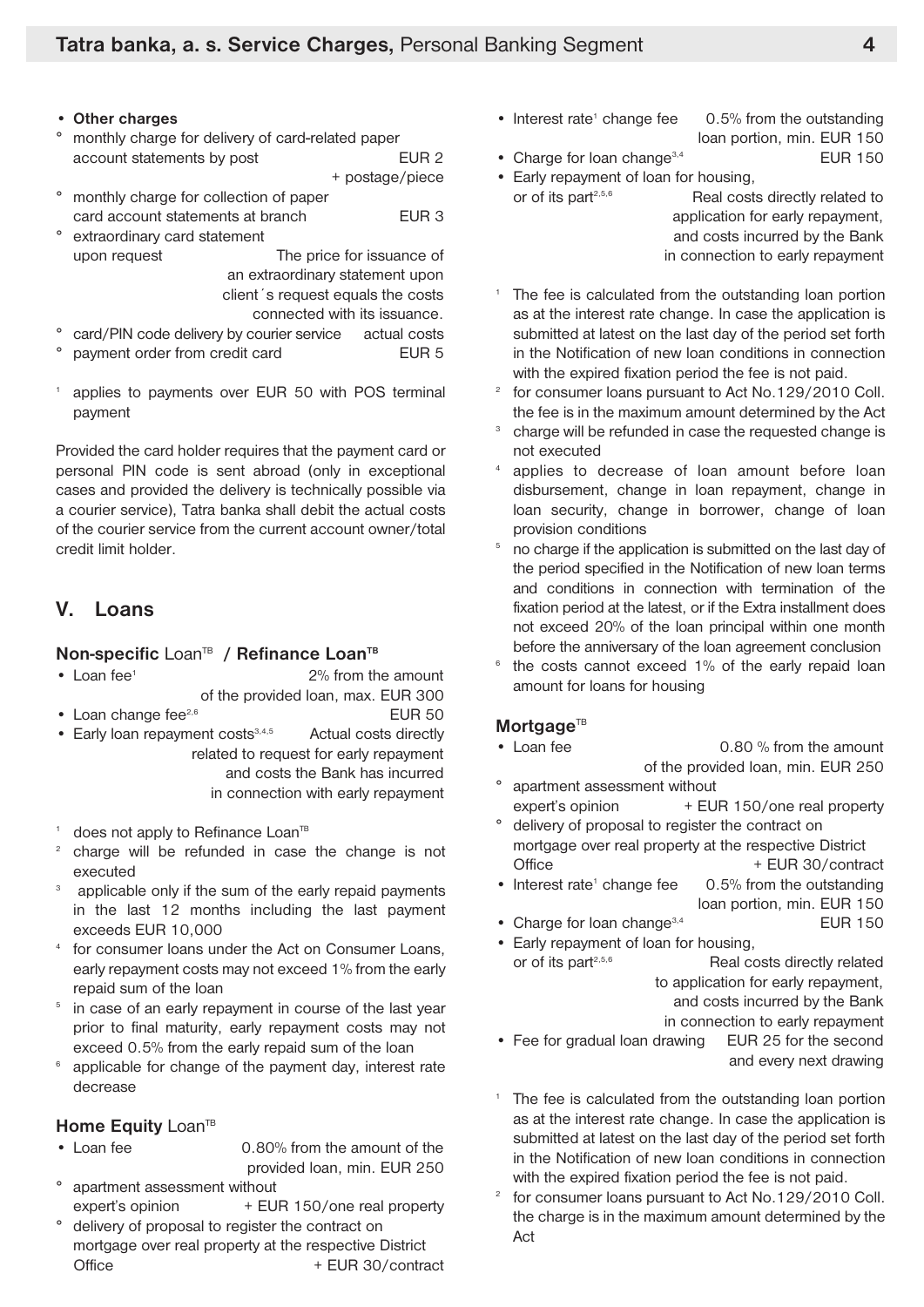- charge will be refunded in case the requested change is not executed
- applies to decrease of loan amount before loan disbursement, change in loan repayment, change of real property/security financing, change in borrower/ guarantor, change of loan provision conditions and loan purpose
- <sup>5</sup> no charge if the application is submitted on the last day of the period specified in the Notification of new loan terms and conditions in connection with termination of the fixation period at the latest, or if the Extra installment does not exceed 20% of the loan principal within one month before the anniversary of the loan agreement conclusion
- $6$  the costs cannot exceed 1% of the early repaid loan amount for loans for housing

## **VI. OTHER SERVICES**

#### **Safe-deposit boxes**

- safe-deposit box rental with insurance of deposited values amounting to EUR 3,320 EUR 18/month<sup>1</sup> (VAT incl.)
- additional insurance per each additional EUR  $3,320$  EUR  $1.08$ /month<sup>1</sup> (VAT incl.) Minimum rental period is 1 month.

 $<sup>1</sup>$  month = 30 days</sup>

#### **Confirmations and information services**

Price for issuance of confirmation and provision of information upon client´s request amounts to costs related with the issuance of the respective documents.

#### **Special services**

Prices are arranged on the basis of contract or agreement concluded with the client. If the provided services are not integrated in a bank service exempt from VAT, VAT valid at the service provision time is added to the charges.

## **Recovery of receivable**

In case of any unapproved overdraft in current account, delayed repayment on credit card, delay with loan repayment, and any other receivable, the Bank is entitled to claim and charge real costs of receivable recovery.

## **VII.SERVICE CHARGES FOR EXISTING PRODUCTS AND SERVICES CURRENTLY NOT PROVIDED BY TATRA BANKA**

## **MortgageTB with state bonus for young people/ Mortgage Loan**

• Loan fee 0.80 % from the amount of the provided loan, min. EUR 250

- ° apartment assessment without expert's opinion  $+$  EUR 150/one real property
- Interest rate<sup>1</sup> change fee  $0.5\%$  from the outstanding loan portion, min. EUR 150
- Charge for loan change<sup>3,4</sup> EUR 150
- Early repayment of loan for housing, or of its part $2,5,6$ Real costs directly related to application for early repayment,

and costs incurred by the Bank

in connection to early repayment

- Fee for gradual loan drawing EUR 25 for the second and every next drawing
- <sup>1</sup> The fee is calculated from the outstanding loan portion as at the interest rate change. In case the application is submitted at latest on the last day of the period set forth in the Notification of new loan conditions in connection with the expired fixation period the fee is not paid.
- <sup>2</sup> for consumer loans pursuant to Act No. 129/2010 Coll. the charge is in the maximum amount determined by the Act
- <sup>3</sup> charge will be refunded in case the requested change is not executed
- applies to decrease of loan amount before loan disbursement, change in loan repayment, change of real property/security financing, change in borrower/ guarantor, change of loan provision conditions and loan purpose
- $5$  no charge if the application is submitted on the last day of the period specified in the Notification of new loan terms and conditions in connection with termination of the fixation period at the latest, or if the Extra installment does not exceed 20% of the loan principal within one month before the anniversary of the loan agreement conclusion, and in the event of the first Extra installment for Young receiver of the MortgageTB with state bonus for young people
- $6$  the costs cannot exceed 1% of the early repaid loan amount for loans for housing

## **Non-specific** Loan<sup>TB</sup> secured by funds/ **Non-specific** Loan<sup>TB</sup> Garant

- Charge for loan change<sup>1,2</sup> EUR 40
	-
- Early loan repayment costs<sup>3,4,5</sup> Actual costs directly related to request for early repayment and costs the Bank has incurred in connection with early repayment
- charge will be refunded in case the change is not executed
- change of loan repayment, change of security
- applicable only if the sum of the early repaid payments for the latest 12 months including the last payment exceeds EUR 10,000
- for consumer loans under the Act on Consumer Loans, early repayment costs may not exceed 1% from the early repaid sum of the loan
- <sup>5</sup> in case of early repayment in course of the last year before final maturity the charge is 0.5%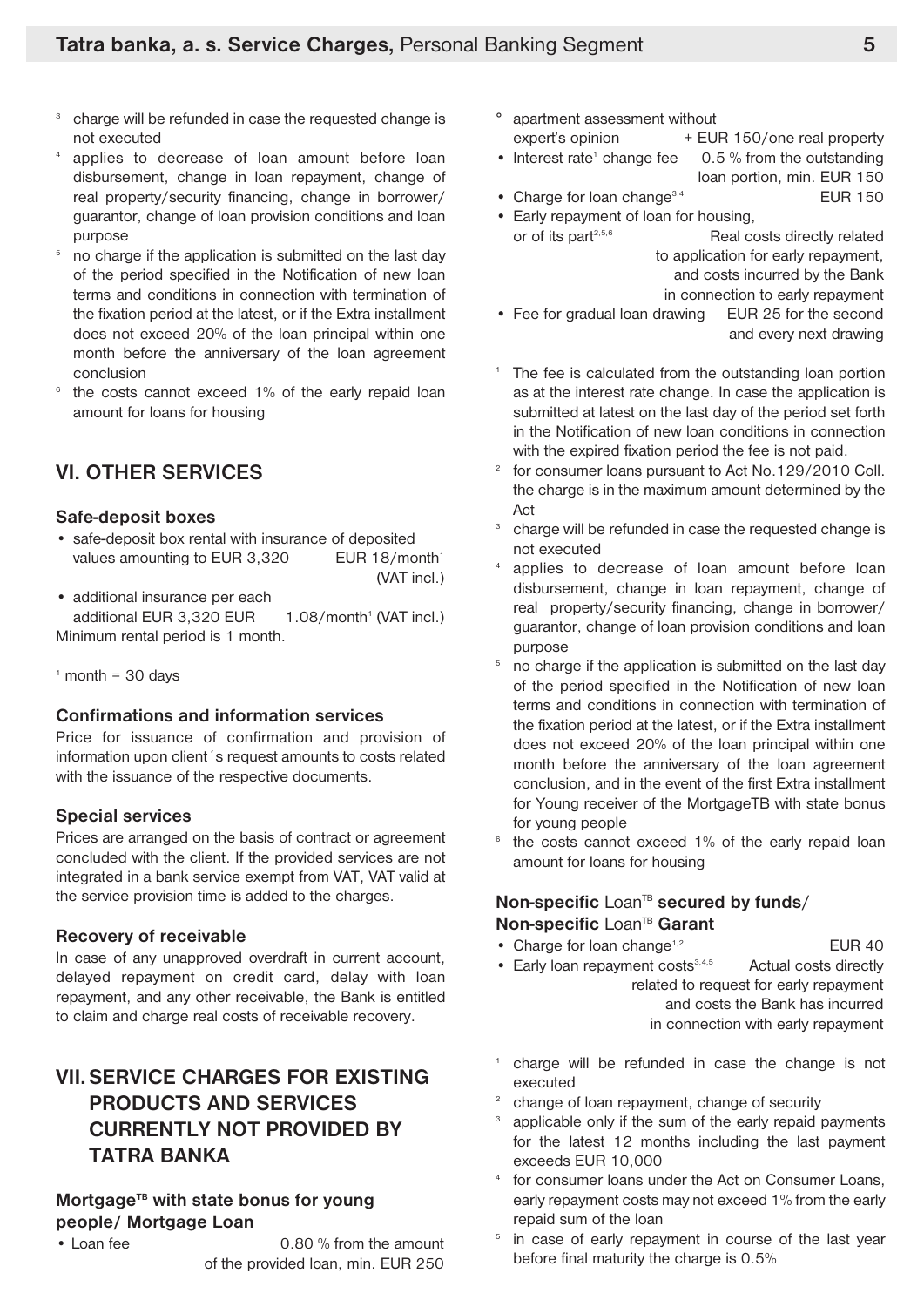#### **Mutual Investment Scheme with Life Insurance**

| • investment – insurance | account maintenance                      |
|--------------------------|------------------------------------------|
|                          | 3.5% from monthly payment, min. EUR 1.99 |
| • redemption             | 1% of redeemed amount.                   |
|                          | min, EUR 8.30, max, EUR 82.98            |

Other applicable charges conform to the relevant fund prospectus issued by Tatra Asset Management.

## **VIII. CHARGING PRINCIPLES**

- 1. The service package shall mean current account maintenance and summary of products and services provided to the account. The price includes all services in the agreed scope.
- 2. Service Package or account maintenance charges, transaction and statement charges (with service packages, only for transactions and statements above the service package limit) are debited from the account with service package, as well as from the account without service package at the end of a calendar month. For purposes of charging of joint current account with service package, the service package includes only the services of the extent as if the account was held for one owner.
- 3. Charges for executed transactions and for statements generated in client´s account on the last day of month are cleared in the calendar month that follows. If the last day falls upon a Sunday or a public holiday, charges for executed transactions and for statements generated in client´s account executed on the day before the last day of month are also cleared in the calendar month that follows.
- 4. Charges for account statements are charged depending on the way of sending the statement applicable at the time of statement issue. If the client asks for change of the way of sending the account statements, the charge for newly selected way of sending the account statement is charged first at the end of the calendar month in which the statement was issued after the change for the first time.
- 5. For purposes of clearing deposit fee, a third person is a person who is not specified in the signature specimen for the account the deposit is made to, defined in the group M (account owner), D (person authorised to handle funds), V (depositor) or K (courier) under the General Commercial Terms and Conditions of Tatra banka, a. s.
- 6. A third party (hereinafter also referred to as the "TPP") means all or any of the parties providing the payment services like AISP, CISP, PISP as defined in the General Commercial Terms and Conditions of Tatra banka, a.s.
- 7. For transactions executed by means of a TPP, the same charging principles shall be applied as for transactions provided via **Internet** banking<sup>TB</sup> and **Internet** banking<sup>TB</sup> for mobile devices.
- 8. B-mail is a notification message for a client with information about payment transactions on the current account , the Saving system or the card account sent by the bank at the time of their execution in the form of text messages, PUSH notifications in the mobile application through which the client uses **Internet** banking<sup>TB</sup> service for mobile devices or by e-mail sent by the bank beyond standard client information through a statement of that account and an overview of payment transactions in an electronic communications media environment. B-mail and b-mail sending criteria are set and/or changed by the client and authorised person in the **Internet** banking<sup>TB</sup> or mobile application through which the client or authorised person use Internet banking<sup>TB</sup> service for mobile devices. The bank does not send a b-mail for payment transactions where, at the time of the payment transaction, it does not have sufficient information from other payment service providers (such as a payment transaction made by a payment/debit card or a credit card not preceded by the online authorisation of the payment transaction by the bank, etc.).
- 9. The client always pays the full the charge for service package regardless of services included in the package the client actually used.
- 10.Non-used services included in packages are nonrefundable and cannot be transferred to the next calendar month.
- 11. Transactions and services above the service package limit are charged under the charges specified in Tatra banka, a. s. Service Charges (hereinafter referred to as the "Service Charges") on a monthly basis or in other arranged term or immediately after rendering /execution of change or cancellation of product /service by the bank. Transactions and services above the limit of the service package are considered other type of transactions, other number of statements or other method of statement delivery than specified in the service package and other services not included in the service package.
- 12. The bank will specify the schedule of settled charges in the description of the account statement. The title "Electronic payment order" includes payment orders entered via **Internet** banking<sup>TB</sup>, Internet banking<sup>TB</sup> for mobile devices, through TPP and **VIAMO**.
- 13. Automated transactions include:
	- a. inbound payments,
	- b. **SEPA** payment within EU and EEA countries via **Internet** banking<sup>TB</sup>, **Internet** banking<sup>TB</sup> for mobile devices and **VIAMO**
	- c. payments via standing order or collection,
	- d. Tatra banka ATM cash withdrawals,
	- e. card payments.
	- f. automatic payment of credit card
	- g. payments in CZK to clients of Raiffeisenbank Czech Republic executed via **Internet** banking<sup>TB</sup>.
- 14. Automated transactions contained in service packages do not include charges for express processing of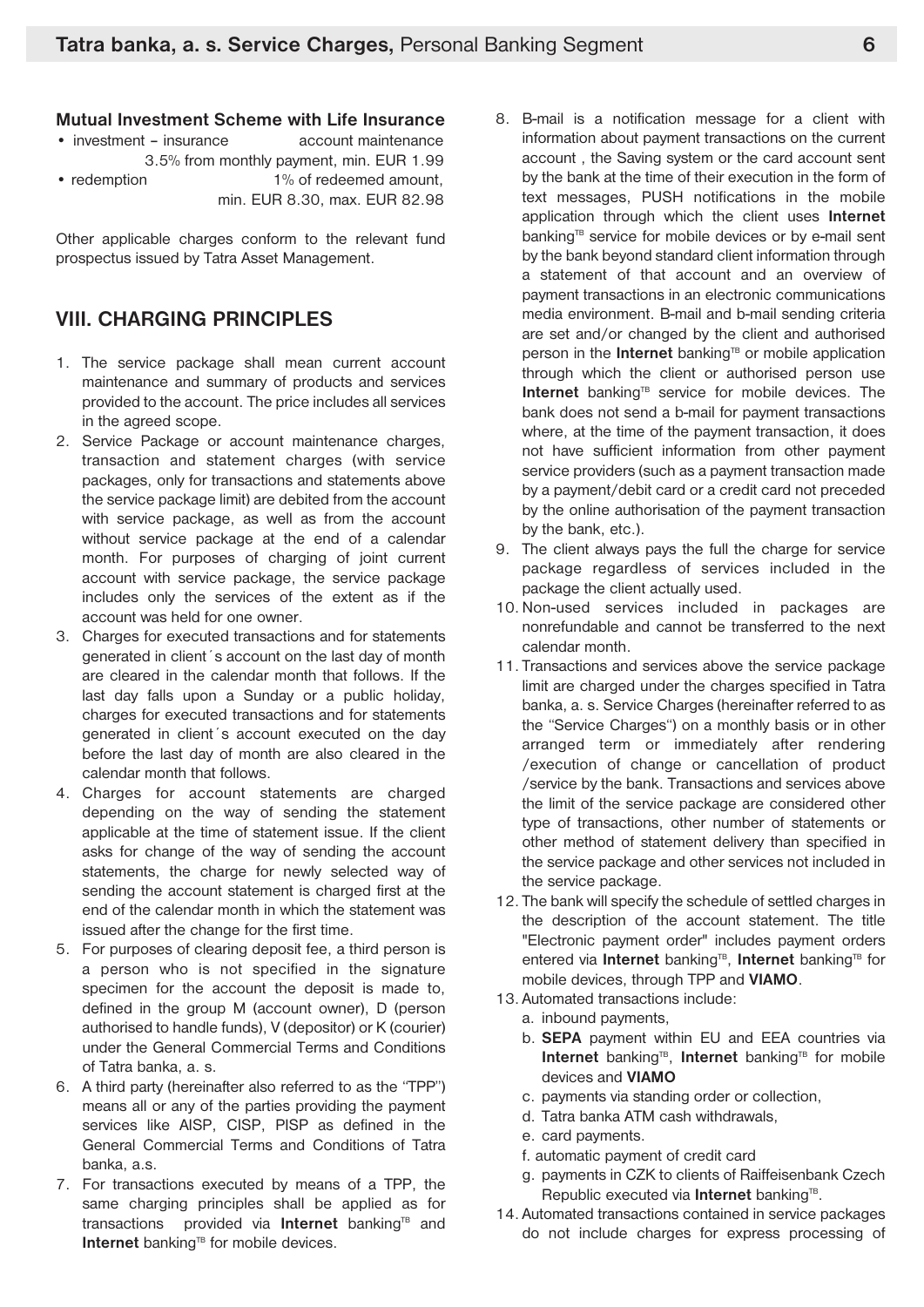payment orders. Express processing of payment orders is a service that is charged above the limit of service package under a charge specified in Tatra banka Service Charges.

- 15. Tatra Personal<sup>TB</sup> service package include the following services connected with the use of the Savings system: settlement of all Savings system transactions, sent and received payments on current account in connection with the Savings system (except for transactions executed by means of payment order submitted at a branch or via **DIALOG** Live), services provided by means of electronic communication media (Internet banking<sup>TB</sup>, Internet banking<sup>TB</sup> for mobile devices, **DIALOG** Live).
- 16. If in the course of a month the client activates or changes the service package to an account that no service package was provided to, or that another service package type was provided to, the change will come in effect on the day set in the Agreement on current account of a natural person and on provision of other products and services to that account. In month that the service package is activated in, all transactions for the particular period subject to charges are charged according to the rules related to the activated service package. Charges for services already debited from the client´s account till the day the change comes in effect, are not refunded.
- 17. If the client applies for package cancellation and for account maintenance without any service package, the client´s account is charged pursuant to the Service Charges as a current account without any service package in the month in which the client applies for service package cancellation.
- 18. For the purposes of the **Remuneration** program<sup>TB</sup> products and services are grouped into the following categories:
	- a) Provided Household Loans Mortgage<sup>TB</sup> and/or Home Equity Loan<sup>TB</sup> and/or Mortgage Loan and/or Mortgage<sup>TB</sup> with state bonus for young people  $-$  only if the client is a loan applicant
	- b) Provided Non-specific Loan<sup>TB</sup>/Refinance Loan<sup>TB</sup> only if the client is a loan applicant
	- c) Credit card the main credit card issued to the CUR holder in the active and/or blocked status (does not include cancelled or expired credit card)
	- d) Supplementary pension saving of Doplnková dôchodková spoločnosť Tatra banky, a. s., with the attributed contribution of the participant and/or employer to the personal account of the participant for a total amount of at least EUR 50 within the monitored period
	- e) Units of mutual funds managed by the management company Tatra Asset Management, správ. spol., a. s. at an aggregate current price of at least EUR 10,000 each day throughout the monitored period
	- f) Savings Program/PLUS Savings Program in mutual funds managed by Tatra Asset Management, správ. spol., a. s. with the total sum of payments received

under the individual Savings Programs and/or PLUS Savings Programs of at least EUR 50 within the monitored period

- g) Travel Insurance for Payment Card by Tatra banka, a. s. from UNIQA poisťovňa, a. s. and Travel Insurance for Tatra banka, a.s. clients from UNIQA poisťovňa, a.s.
- h) Life insurance<sup>TB</sup> Endowment facilitated by Tatra banka, a. s. from UNIQA poisťovňa, a. s.
- i) Personal Property and Liability Insurance facilitated by Tatra banka, a. s. from UNIQA poisťovňa, a. s.
- j) Payment Protection Insurance facilitated by Tatra banka, a. s. from UNIQA poisťovňa, a. s.
- k) Securities issued by Tatra banka, a. s. and/or investment certificates issued by Raiffeisen Centrobank AG acting through its branch office Raiffeisen Centrobank AG Slovak Branch maintained at the Investment account opened and maintained for the client by Tatra banka, a. s.
- l) Group M authorization (account Holder, statutory Representative, proxy) in the signature specimen for a current account with service package **Self employed** account TB , **Tatra Business**TB , **Tatra Business**TB Premium, **Tatra Corporate**TB .
- 19. A. Discount of 100% from the charge for an account with services package Tatra Personal<sup>TB</sup> is provided to:
	- children between 0 and 15 years of age, if legal representative of holder of the current account also has a current account with **Tatra Personal**<sup>TE</sup> service package maintained with the bank
	- full-time students between 15 and 20 years of age
	- for full time students from 20 years of age and up to the age of 26 from the day when the bank receives a certificate of school attendance not older than 30 days, a book of marks with a valid entry in the current school year. The client can send the school attendance certificate visit using his/her email address to the bank address: studenti\_potvrdenie@tatrabanka.sk. In the case of a student of a full-time study abroad, the bank may accept valid student visas as well as a confirmation from the competent authority as proof of study. Student who studies in the territory of the Czech Republic may also provide the bank with a certificate of temporary residence in the Czech Republic for the study purposes
	- to clients using the products and services from at least 3 categories referred to in point 18.
	- B. A discount of 50% from the charge for account maintenance with services package **Tatra Personal**<sup>TE</sup> is provided to:
		- young clients aged from 20 to 28. The discount will be provided by the bank from the calendar month in which the client has ceased to be entitled to 100% discount on an account maintenance charge with a service package provided to him/her as a full-time student or from